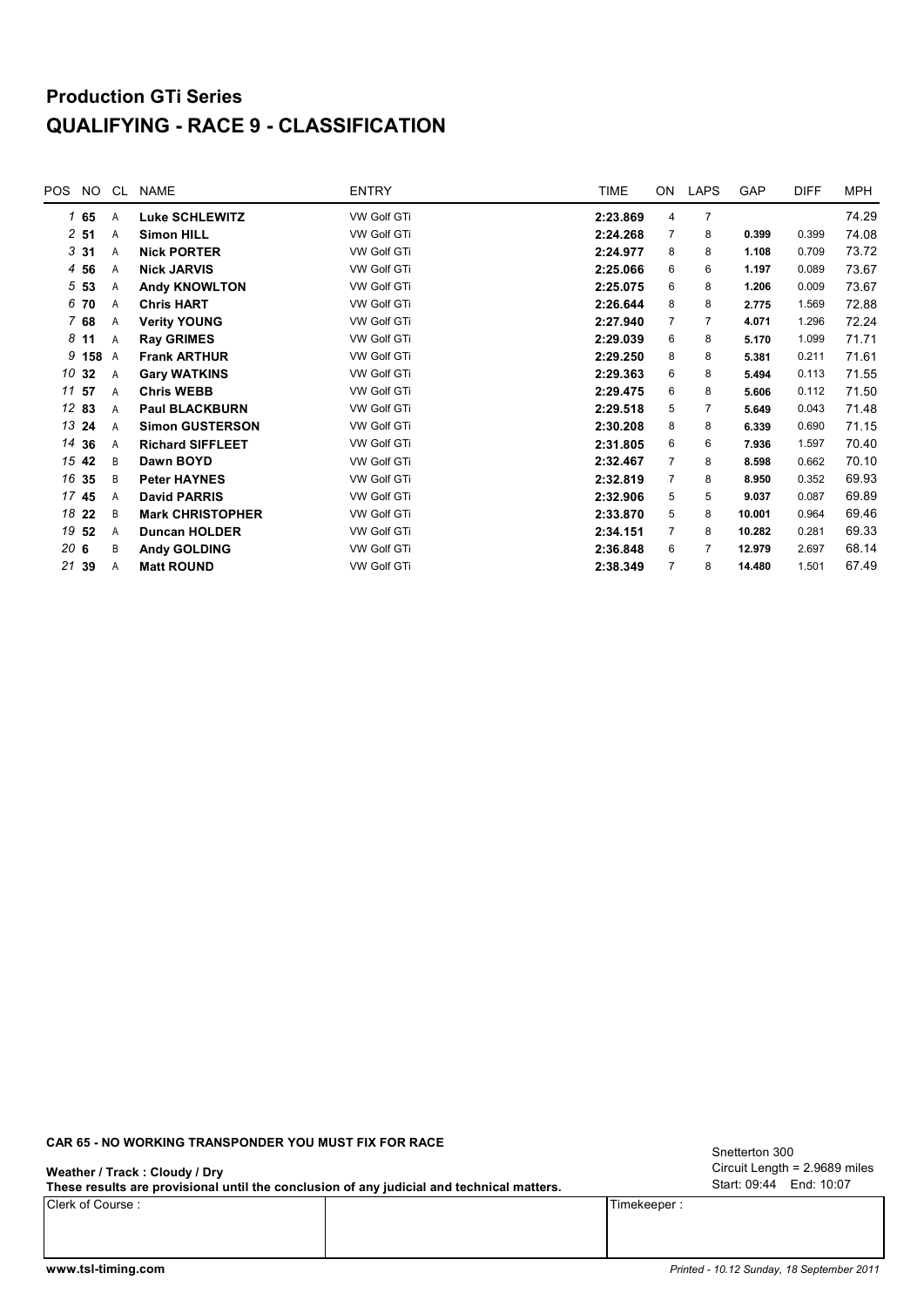## **RACE 9 - CLASSIFICATION Production GTi Series**

| POS NO CL NAME |   |                         | <b>ENTRY</b>       |                       | <b>LAPS</b>  | <b>TIME</b>           | GAP       | <b>DIFF</b> | <b>MPH</b> | <b>BEST</b> | <b>ON</b> |
|----------------|---|-------------------------|--------------------|-----------------------|--------------|-----------------------|-----------|-------------|------------|-------------|-----------|
| 165A           |   | <b>Luke SCHLEWITZ</b>   | <b>VW Golf GTi</b> |                       | 9            | 21:49.139             |           |             | 73.47      | 2:22.961    | 8         |
| 251            | A | <b>Simon HILL</b>       | <b>VW Golf GTi</b> |                       | 9            | 21:49.754             | 0.615     | 0.615       | 73.44      | 2:23.678    | 6         |
| 353            | A | <b>Andy KNOWLTON</b>    | <b>VW Golf GTi</b> |                       | 9            | 21:52.927             | 3.788     | 3.173       | 73.26      | 2:23.762    | 8         |
| 4 5 6          | A | <b>Nick JARVIS</b>      | <b>VW Golf GTi</b> |                       | 9            | 21:57.828             | 8.689     | 4.901       | 72.99      | 2:23.935    | 4         |
| 5 70           | A | <b>Chris HART</b>       | <b>VW Golf GTi</b> |                       | 9            | 22:02.740             | 13.601    | 4.912       | 72.72      | 2:25.450    | 8         |
| 6 158 A        |   | <b>Frank ARTHUR</b>     | <b>VW Golf GTi</b> |                       | 9            | 22:14.906             | 25.767    | 12.166      | 72.05      | 2:25.434    | 9         |
| 745 A          |   | <b>David PARRIS</b>     | <b>VW Golf GTi</b> |                       | 9            | 22:16.097             | 26.958    | 1.191       | 71.99      | 2:25.400    | 8         |
| 868            | Α | <b>Verity YOUNG</b>     | VW Golf GTi        |                       | 9            | 22:26.752             | 37.613    | 10.655      | 71.42      | 2:27.824    | 9         |
| 9 3 2          | Α | <b>Gary WATKINS</b>     | <b>VW Golf GTi</b> |                       | 9            | 22:27.215             | 38.076    | 0.463       | 71.40      | 2:27.337    | 6         |
| 10 57 A        |   | <b>Chris WEBB</b>       | <b>VW Golf GTi</b> |                       | 9            | 22:31.372             | 42.233    | 4.157       | 71.18      | 2:27.310    | 8         |
| 11 31          | A | <b>Nick PORTER</b>      | VW Golf GTi        |                       | 9            | 22:42.885             | 53.746    | 11.513      | 70.58      | 2:24.221    | 6         |
| 12 83          | Α | <b>Paul BLACKBURN</b>   | VW Golf GTi        |                       | 9            | 22:44.833             | 55.694    | 1.948       | 70.47      | 2:29.292    | 8         |
| 13 24          | A | <b>Simon GUSTERSON</b>  | <b>VW Golf GTi</b> |                       | 9            | 22:45.074             | 55.935    | 0.241       | 70.46      | 2:28.859    | 8         |
| 14 42          | B | Dawn BOYD               | VW Golf GTi        |                       | 9            | 22:50.453             | 1:01.314  | 5.379       | 70.19      | 2:29.637    | 6         |
| 15 39          | A | <b>Matt ROUND</b>       | <b>VW Golf GTi</b> |                       | 9            | 22:54.826             | 1:05.687  | 4.373       | 69.96      | 2:29.930    | 9         |
| 16 52          | A | <b>Duncan HOLDER</b>    | VW Golf GTi        |                       | 9            | 22:55.052 1:05.913    |           | 0.226       | 69.95      | 2:29.445    | 9         |
| 1722           | B | <b>Mark CHRISTOPHER</b> | <b>VW Golf GTi</b> |                       | 9            | 22:57.324 1:08.185    |           | 2.272       | 69.84      | 2:29.614    | 6         |
| 18 6           | B | <b>Andy GOLDING</b>     | VW Golf GTi        |                       | 9            | 23:56.950 2:07.811    |           | 59.626      | 66.94      | 2:36.604    | 6         |
|                |   |                         |                    | <b>NOT CLASSIFIED</b> |              |                       |           |             |            |             |           |
| <b>DNF 35</b>  | B | <b>Peter HAYNES</b>     | <b>VW Golf GTi</b> |                       | 7            | 17:57.563             | 2 laps    | 2 laps      | 69.43      | 2:30.651    | 7         |
| DNF 11 A       |   | <b>Ray GRIMES</b>       | VW Golf GTi        |                       | $\mathbf{2}$ | 7:48.611              | 7 laps    | 5 laps      | 45.61      | 2:27.927    | 2         |
|                |   |                         |                    | <b>FASTEST LAP</b>    |              |                       |           |             |            |             |           |
| 65             | A | <b>Luke SCHLEWITZ</b>   | <b>VW Golf GTi</b> |                       | 8            | 2:22.961              | 74.76 mph |             |            | 120.31 kph  |           |
| 22             | B | <b>Mark CHRISTOPHER</b> | <b>VW Golf GTi</b> |                       | 6            | 2:29.614<br>71.43 mph |           |             | 114.96 kph |             |           |
|                |   |                         |                    |                       |              |                       |           |             |            |             |           |

**Weather / Track : Cloudy / Dry**

**These results are provisional until the conclusion of any judicial and technical matters.**

Clerk of Course : Timekeeper : Timekeeper : Timekeeper : Timekeeper : Timekeeper : Timekeeper : Timekeeper : Timekeeper : Timekeeper : Timekeeper : Timekeeper : Timekeeper : Timekeeper : Timekeeper : Timekeeper : Timekeepe

Circuit Length = 2.9689 miles Start: 14:19 End: 14:43 Snetterton 300